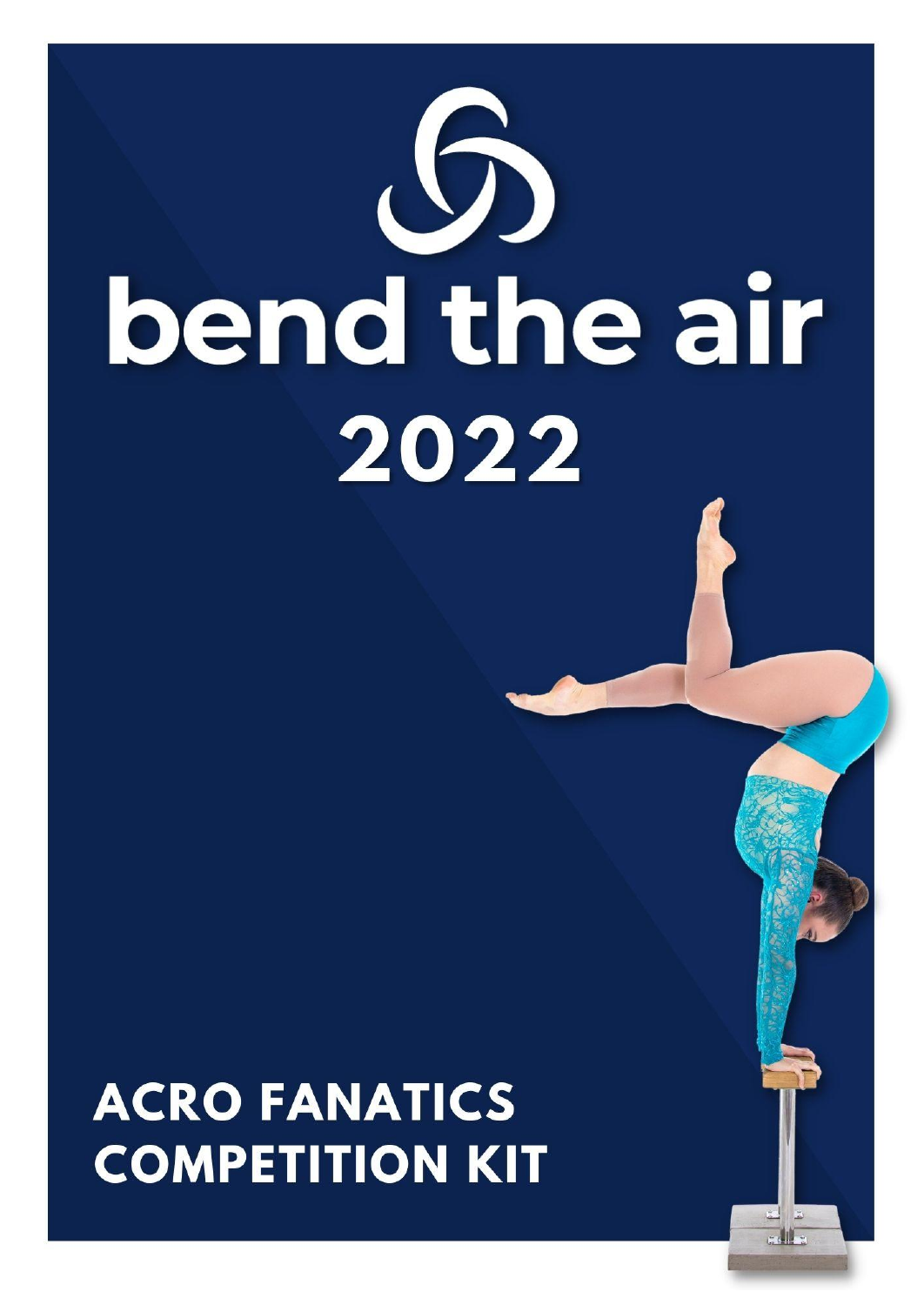## **ACRO FANATICS COMPETITION KIT**

| <b>ACRO FANATICS CATEGORIES</b>            | $\mathbf{2}$   |
|--------------------------------------------|----------------|
| <b>2022 REGIONAL COMPETITION KEY DATES</b> | $\overline{2}$ |
| <b>ENTRY PROCESS</b>                       | $\overline{2}$ |
| <b>MUSIC</b>                               | 3              |
| <b>ROUTINE LENGTHS</b>                     | 4              |
| <b>COSTUMES &amp; PROPS</b>                | 4              |
| <b>JUDGING CRITERIA &amp; SCORING</b>      | 5              |
| <b>RULES &amp; REGULATIONS</b>             | 5              |
| <b>CONTACT DETAILS</b>                     | 7              |
|                                            |                |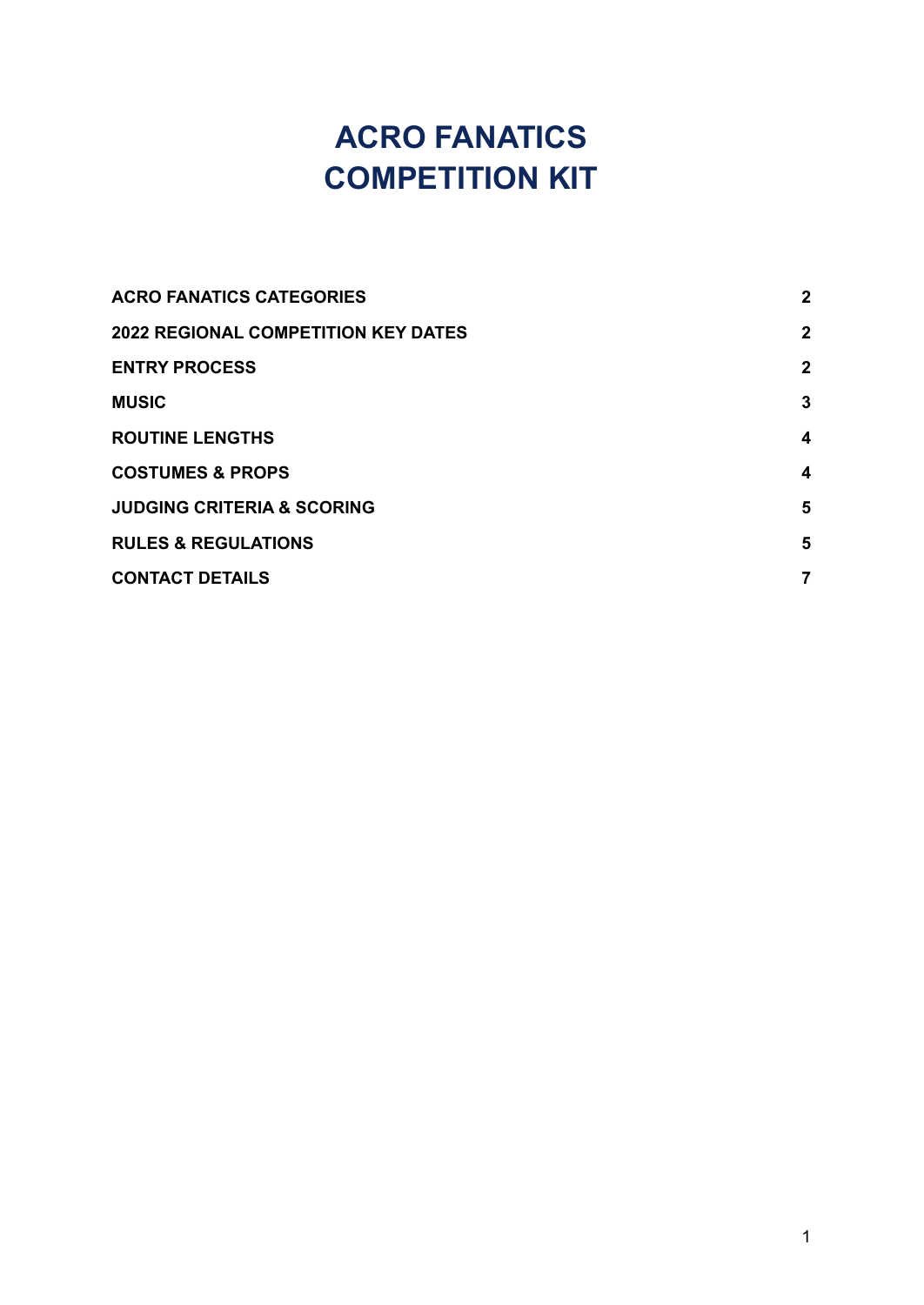### <span id="page-2-0"></span>**ACRO FANATICS CATEGORIES**

| <b>ACRO SOLO</b> | <b>ACRO DUO / TRIO</b> | <b>GROUPS</b>    |
|------------------|------------------------|------------------|
| 8 Years & Under  | 8 Years & Under        | 8 Years & Under  |
| 12 Years & Under | 12 Years & Under       | 12 Years & Under |
| 15 Years & Under | 15 Years & Under       | 15 Years & Under |
| 16 Years & Over  | 16 Years & Over        | 16 Years & Over  |

Age for duos, trios and groups is taken from the oldest competitor. Ages are taken from competitors' age as at January 01, 2022. Minimum age for acrobatics competitors is 4 years old. Age groups and sections may be adjusted by event organisers depending on the number of entries received. Groups are to be a minimum of 4 competitors.

## <span id="page-2-1"></span>**2022 REGIONAL COMPETITION KEY DATES**

| <b>LOCATION</b>       | <b>VENUE</b>                                | <b>EVENT DATE KEY DATES</b> |                          |
|-----------------------|---------------------------------------------|-----------------------------|--------------------------|
| <b>Sunshine Coast</b> | CircStudios,<br>Warana                      | April 2 - 3                 | Entries Close: March 6   |
| Melbourne, VIC        | National Institute of<br>Circus Arts (NICA) | July $1-2$                  | Entries Close: June 9    |
| Adelaide, SA          | The Parks Theatre,<br>Angle Park            | Sept 3 - 4                  | Entries Close: August 10 |
| Newcastle, NSW        | The Factory,<br>Adamstown                   | Sept 23 - 24                | Entries Close: Aug 21    |
| Brisbane, Qld         | La Boite Theatre,<br><b>Kelvin Grove</b>    | Oct 14 - 15                 | Entries Close: Sept 18   |

Note: Entries close date refers to acro entries and successful aerial & circus auditions. If auditioning for Circus Freaks or Aerial Addicts categories earlier Audition closing dates apply - see relevant competition kits for details.

Additional events may be added for the 2022 season - the technical components of the competition kit will remain the same for all events.

## <span id="page-2-2"></span>**ENTRY PROCESS**

#### **STEP 1: COMPETITOR REGISTRATION**

**All competitors** must first register for the competition and pay the **non-refundable \$25 registration fee**. This can be done via the *Bend The Air* website. Each competitor is only required to pay this once per competition and can then enter as many sections as desired (including groups).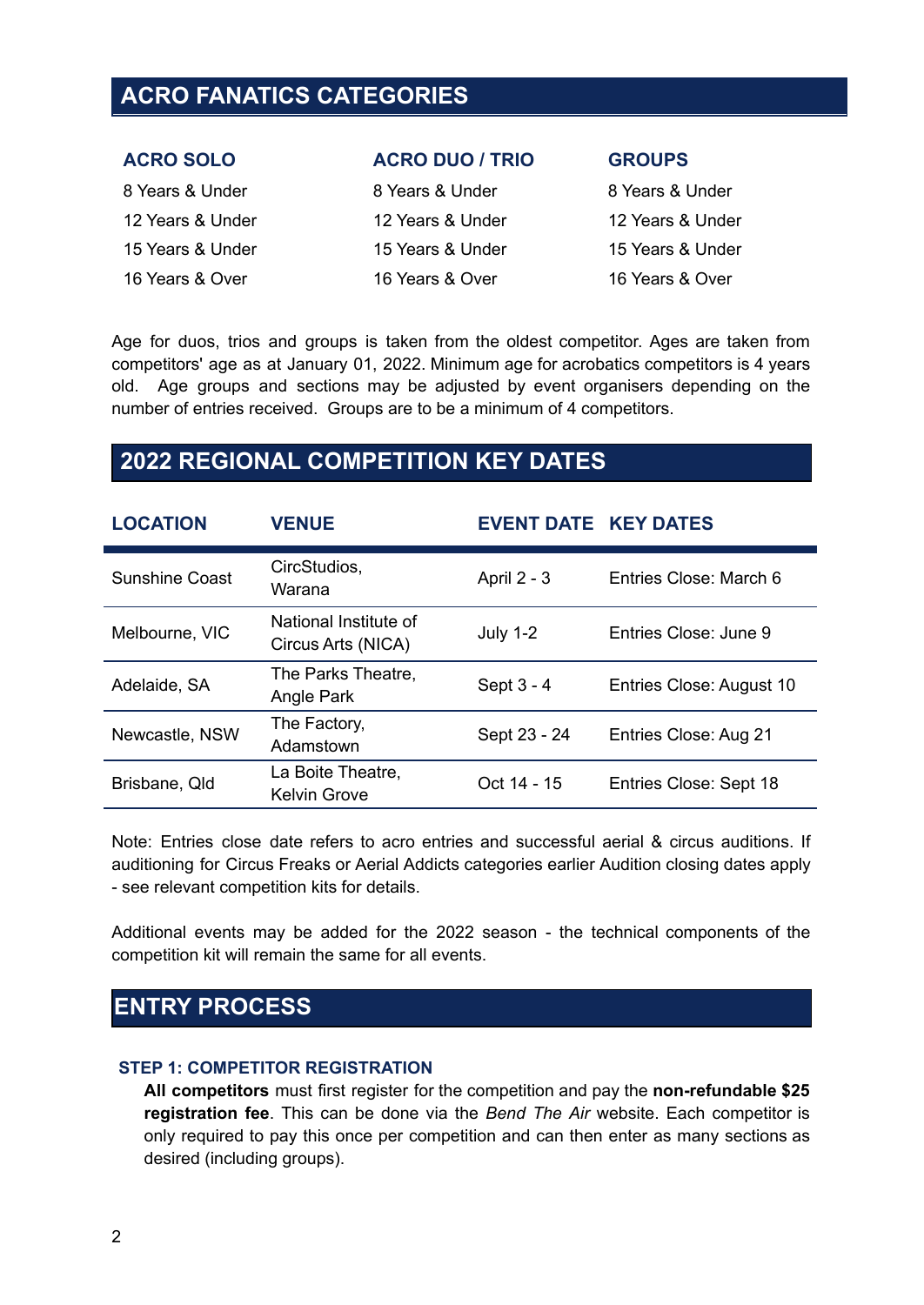Your competitor registration gives you:

- Access to competitor entries
- Video audition submissions for Aerial & Circus Categories
- Access to pre-sale spectator tickets

**DUOS:** all individual competitors must register for the event and pay the \$25 registration fee - but only one person is required to submit the routine entry forms and pay the routine entry fee. Please provide the details for the additional competitors in the comments section of the entry form.

**GROUPS:** Groups are required to provide a list of names of competitors who require registration, and will be invoiced for the total amount of registrations, and entry fees.

#### **STEP 2: ROUTINE ENTRY**

Once competitors have registered for the competition, you will receive an email with a link to the competitor portal. Access this page and follow the link to submit the entry form to enter each of your routines and pay the applicable fees:

| <b>ACRO FANATICS</b> | Solo     | \$30 |
|----------------------|----------|------|
|                      | Duo/Trio | \$40 |
|                      | Group    | \$50 |

#### **PLEASE NOTE:**

- There are limited places available in the competition. *Bend The Air* reserved the right to close entries before the entry due date, should all places be filled.
- Entries past the closing date may be accepted (up to the discretion of event organisers) and will incur a \$20 late submission fee.
- All entries are non refundable and non transferable. If you are no longer able to attend an event, it is a courtesy to inform event organisers by emailing contact@bendtheair.com.au

## <span id="page-3-0"></span>**MUSIC**

#### **MUSIC REQUIREMENTS:**

- Music is to be submitted via the competitors Dropbox folder (link provided after entry is submitted) by the due date. Music file is to be provided as an MP.3 or WAV file only. Spotify, Youtube and Itunes links or screen recordings will not be accepted.
- Songs are not to include any explicit language or profanity.
- All music must be cut to the length of your routine our event staff are not able to fade the music at a requested time.
- Songs are to be acquired legally and not converted from YouTube videos. It is your responsibility to ensure music adheres to copyright laws.

#### **PLEASE NOTE:**

- **Late submissions** of music will result in a **2 point deduction** from routine score.
- **Music with explicit language** will result in a **2 point deduction** from routine score.
- If music is not submitted correctly, event organisers can purchase the song for \$15. If cutting is required an additional \$50 will be charged.
- Please have a backup copy of your music on a USB with you on the day.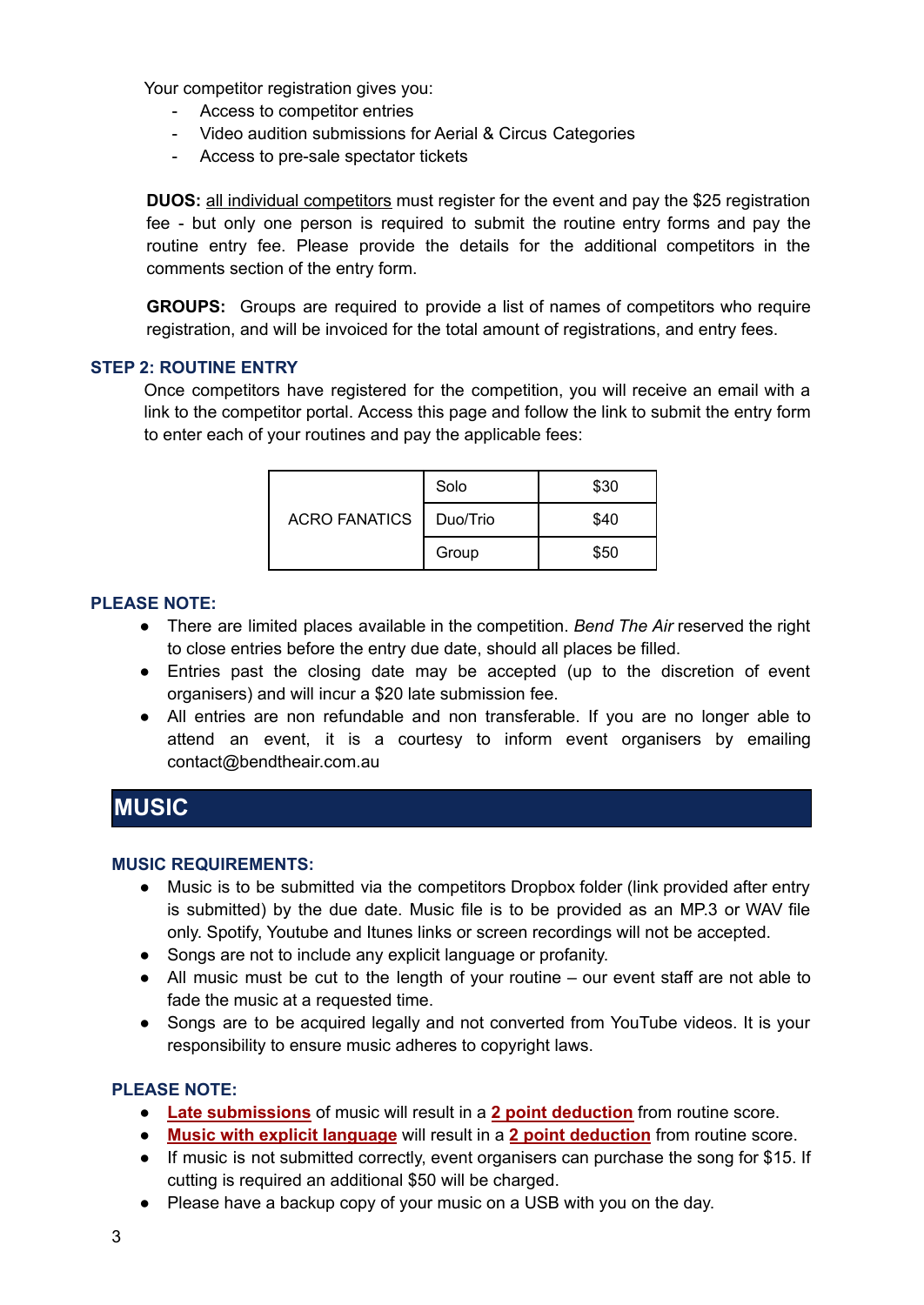## <span id="page-4-0"></span>**ROUTINE LENGTHS**

The following routine lengths apply to acro solos, duos, trios and groups.

| <b>Age Group</b>                                        | <b>Minimum</b> | <b>Maximum</b> |
|---------------------------------------------------------|----------------|----------------|
| 8 Years & Under<br>12 Years & Under<br>15 Years & Under | 2 minutes      | 4 minutes      |
| 16 years & over                                         | 3 minutes      | 5 minutes      |

#### **PLEASE NOTE:**

● If your routine is either 10 seconds **under or over** the required length a **2 point deduction** will be taken from your routine score.

## <span id="page-4-1"></span>**COSTUMES & PROPS**

- All costumes worn by competitors must be appropriate in regard to suitability for use on apparatus and meeting expected performance standards (e.g. no loose or ill-fitting and no nudity).
- All props for intended use on the matted floor, must be submitted for approval to ensure they will not damage the mats.
- Glitter, confetti, pyrotechnics, explosives or any props that will require cleaning after a performance are **NOT** permitted.
- The performance area is restricted to the stage space (i.e. no running into the audience).
- All costumes, props and apparatus supplied by the competitor are the responsibility of the competitor. Please do not touch other people's equipment or belongings without permission.
- All props must be clearly labelled with competitor name and studio name.
- A maximum of 30 seconds will be allocated per performer to set up any pre-approved props. If props are not ready when the competitor has been cued to go on stage, they will be expected to continue without such props.
- Props must be removed from side-stage at the completion of the competitor's performance. Any props left on site at the end of the competition (unless organised with the event director) will be disposed of.

#### **PLEASE NOTE:**

● Use of **inappropriate costume** including intentional partial or full nudity will result in a **5 point deduction** taken from your routine score.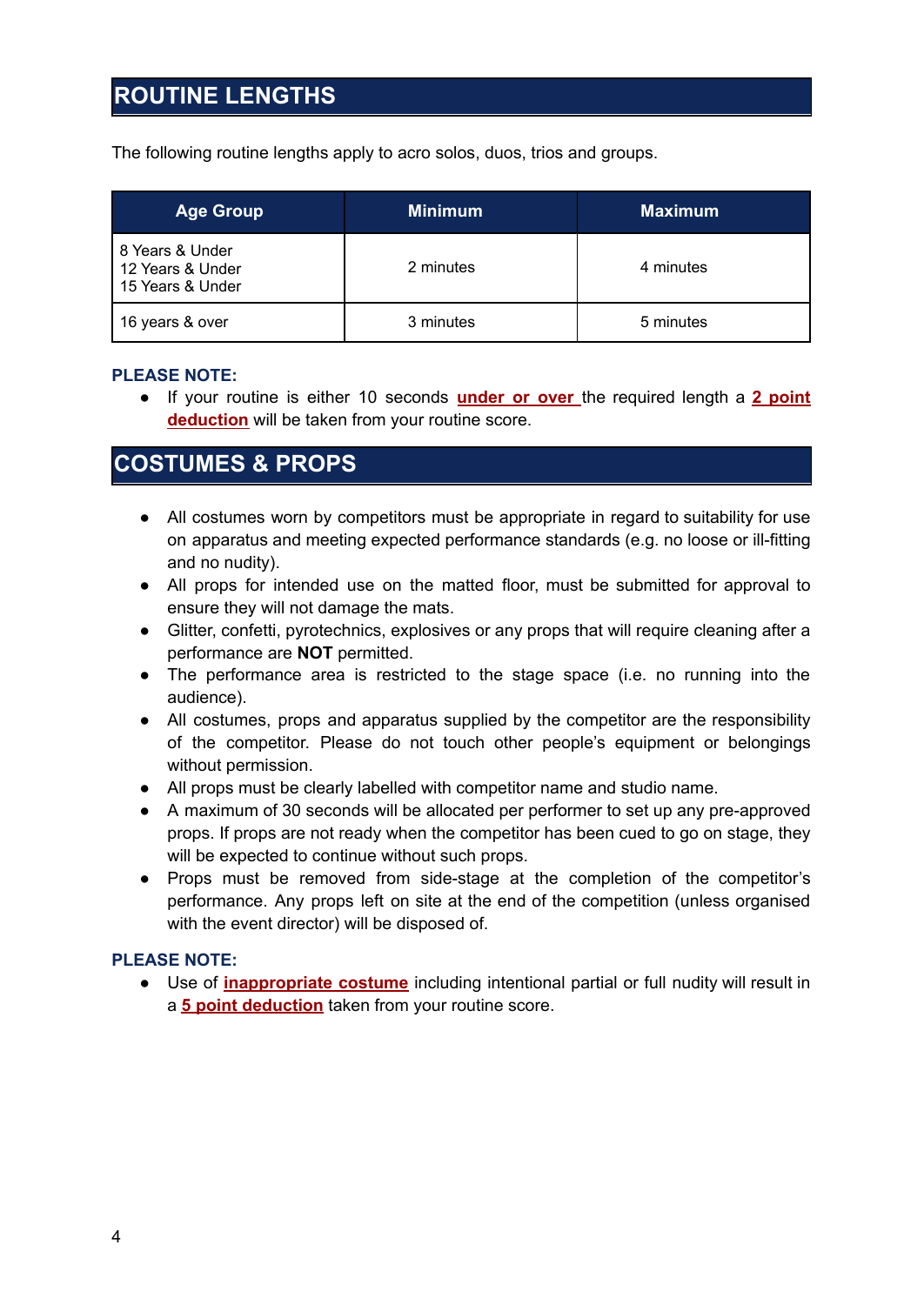## <span id="page-5-0"></span>**JUDGING CRITERIA & SCORING**

*Bend The Air*'s judging system provides a score out of 100 for each competitor. This is based on the below general judging criteria categories. Each competitor will receive an Audio Critique from the Judge as well as a judging Score card with an overview of your marks after the competition.

| <b>DIFFICULTY</b>                                                                                                                                                                                                | <b>EXECUTION</b>                                                                                                                                                                                                | <b>ARTISTRY</b>                                                                                                                                                                                                                                                                           |
|------------------------------------------------------------------------------------------------------------------------------------------------------------------------------------------------------------------|-----------------------------------------------------------------------------------------------------------------------------------------------------------------------------------------------------------------|-------------------------------------------------------------------------------------------------------------------------------------------------------------------------------------------------------------------------------------------------------------------------------------------|
| <b>STRENGTH &amp; ENDURANCE</b><br>Difficulty of individual skills<br>performed.<br>• Ability to complete routine<br>maintaining stamina and safety.                                                             | <b>EXECUTION AND LINES</b><br>• Perform skills with a high level of<br>technical quality including correct<br>alignment and aesthetic technique.<br>• Use of poise and posture to achieve<br>extension in line. | <b>STAGE PRESENCE</b><br>• Entertainment value through<br>audience engagement.<br>• Use of eye contact, facial<br>expressions and body language to<br>build & convey character and<br>emotion.<br>• Use of stage & floor work as<br>outlined within category specific<br>Routine Criteria |
| <b>FLEXIBILITY</b><br>Demonstration of flexibility whilst<br>maintaining active control.                                                                                                                         | <b>INTERPRETATION &amp; INTENTION</b><br>• Uniqueness and individuality of<br>choreography.<br>• Performing with intention through a<br>combination of technique and stage<br>presence.                         | <b>MUSICALITY</b><br>• Timing and use of music in<br>conjunction with choreography to<br>deliver a dynamic routine.                                                                                                                                                                       |
| <b>TRANSITIONS &amp; COMBINATIONS</b><br>Demonstration of flow between<br>manoeuvres.<br>• Ability to integrate a balance of<br>skills utilising flexibility and<br>strength elements throughout<br>performance. |                                                                                                                                                                                                                 | <b>COSTUME, STAGING &amp; PROPS</b><br>• Use of appropriate costumes and<br>props (where applicable) to<br>enhance the performance.<br>• Use of appropriate stage space and<br>interaction with apparatus/props<br>(where applicable), floor space and<br>audience.                       |

## <span id="page-5-1"></span>**RULES & REGULATIONS**

#### **GENERAL INFORMATION**

- *Bend The Air* competition is open to all artists, of all nationalities, regardless of gender, over the age of eight, for aerials and over the age of 4 for acrobatics & circus.
- By submitting an entry and completing the payment you are agreeing to all terms and conditions set out by *Bend The Air*, including those set out in this document.
- Bullying and any other unsportsperson like behaviour will not be tolerated and can result in disqualification upon investigation.
- Competitors must not be under the influence of alcohol or drugs at any duration throughout the competition.
- Competitors acknowledge that, as per the waiver, all activities undertaken at the competition are done at your own risk. All competitors must read and agree to the waiver when completing the online entry forms. Additionally, all competitors under the age of 18 years old must also provide parental consent.
- The running order, schedule and printable program will be developed and distributed in the lead up to the event.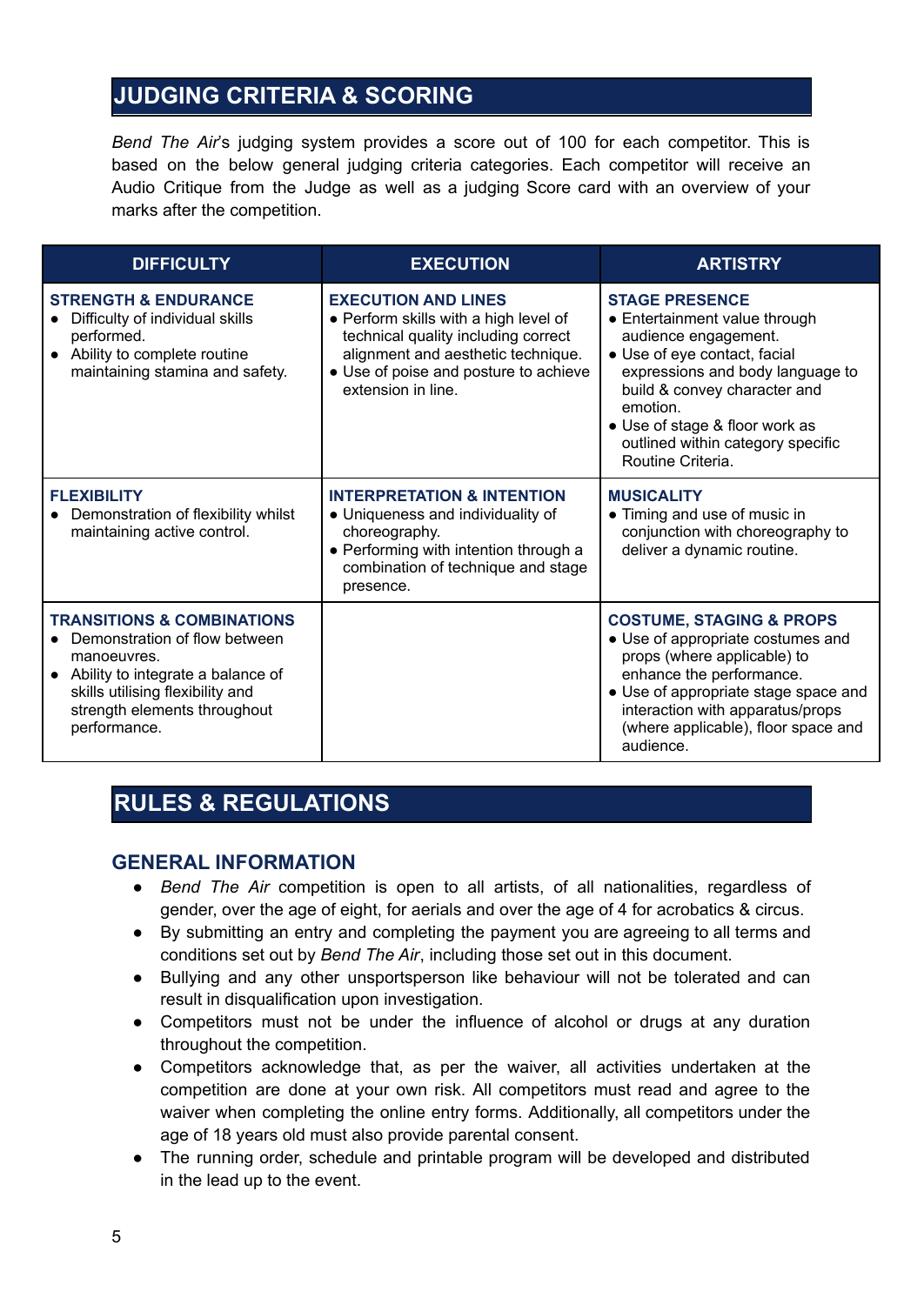- All competitors agree that any media (including photos and videos) captured at *Bend The Air* competitions remain the property of *Bend The Air* and may be used for the purpose of publicity and promotion.
- All competitors must ensure you have the permission from the choreographer to perform at *Bend The Air*.
- All competitors and studios must provide their own first aid facilitates.
- A COVID-19 safe event plan will be developed in accordance to current restrictions in the time and location of each event. By entering the competition, all competitors agree to adhere to any guidelines put in place by the Australian Government and the *Bend The Air* events team.
- Should the event need to be cancelled/rescheduled due to COVID-19, event staff will communicate a revised plan, based on the government guidelines and restrictions.

#### **PERFORMANCE**

- For competitors 10 years and under if the competitor leaves the stage at any time, they will be able to return to the stage only once to restart their performance.
- For competitors 10 years and over if they leave the stage at any time, they will be unable to return.
- No competitors will be penalised for any technical or music issues at the fault of event staff/equipment and will be able to return to the stage to restart their performance should this occur.
- *Bend The Air* reserves the right to terminate a performance at any time.
- Competitors must perform in the order stated in the official program unless a change is approved by the event director.

#### **BACKSTAGE & DRESSING ROOMS**

- All entrants must check in upon arrival to the event and must marshal side stage at least 3 acts prior to their scheduled performance
- There is to be no congregating in the wings during a performance on stage.
- No person(s) other than the performer(s) are permitted to enter the staging area during the course of the performance.
- Once the competitor has completed their performance, they must then return to the backstage area.
- All entrants and associated parties must follow the direction of backstage crew at all times.
- All competitors and their associated parties are to respect the venues of *Bend The Air* competitions. Please ensure all dressing rooms are left tidy. Any excessive mess left in the dressing rooms will result in a cleaning fee charged to the entrants who shared the dressing room. Any competitor found to have caused damage to the venue will be charged for relevant repair costs.
- All coaches, family members, friends etc. wishing to watch the performances are required to purchase a spectator ticket and watch from the audience.
- Where possible, *Bend The Air* will have an area set up for competitors to view the competition. In venues and circumstances where this is not possible, if competitors wish to watch the competition they are required to purchase a spectator ticket to view the competition from the audience.